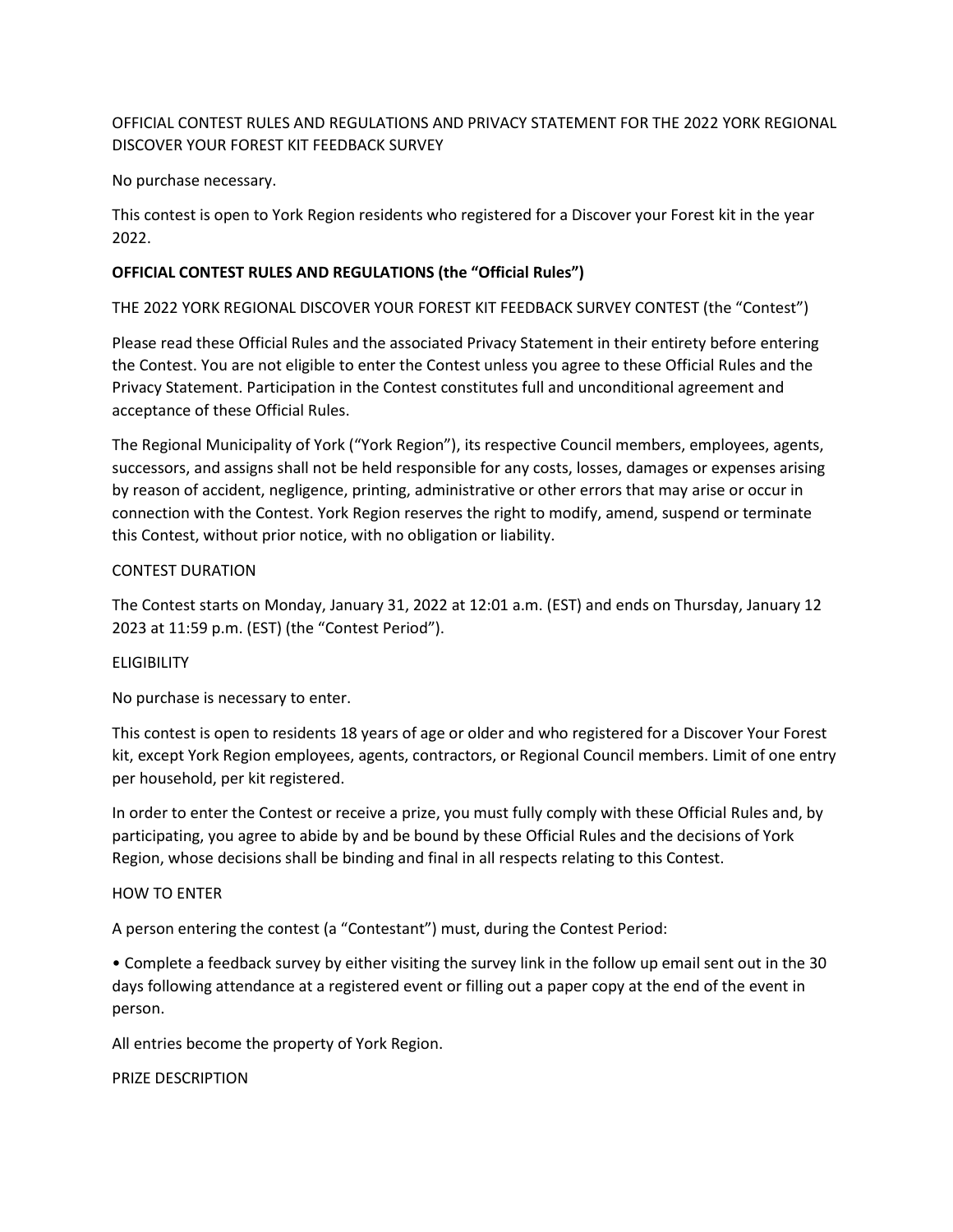There is one (1) (\$100 CDN) grocery store gift card to be won.

The odds of being selected depend on the number of eligible entries received.

No substitution, transfer or exchange of prize or election of cash in lieu of prize will be permitted. Any fees resulting from using or activating the gift cards are the responsibility of the prize winner, and no reimbursements will be given for these amounts by York Region. Prize winners are also responsible for monitoring any corresponding expiry dates for the gift cards. Each eligible Contestant, 18 years of age or older at the time of entry, is eligible to win one (1) prize in the Contest.

CONTEST PRIZE DRAWS AND PRIZE WINNER NOTIFICATION

The Contest draw will take place on:

• Friday, January 13, 2023 at 12:00 noon (EST)

York Region will randomly select one entry on the above noted date from all eligible entries received. Contestants whose entry has been drawn will be notified by email or telephone and must meet the requirements for claiming a prize in order to be declared a prize winner.

#### CLAIMING ANY PRIZE

In order to be declared a prize winner, a Contestant must:

- Satisfy the eligibility requirements; and
- Be reachable by telephone or email by York Region within 14 days following the draw.

Failure to respect any of these conditions will result in the immediate disqualification of the selected Contestant and an alternate potential winner will be randomly selected until a Contestant has been chosen who meets all of the applicable conditions.

Once declared a prize winner, the prize winner will be responsible for providing their mailing address to receive his/her prize. York Region is not responsible for delays in prize delivery beyond its control. Unclaimed prizes may be awarded to another potential winner.

#### GENERAL RULES

By entering this Contest a Contestant agrees that:

• They have read and understand the Official Rules and the Privacy Statement;

• They agree release York Region, its employees, Regional Council members, agents, successors and assigns from any and all liability, loss, damage or claims caused by, resulting from or otherwise associated with the awarding, receipt, installation, possession, and/or use or misuse of any prize, including any travel or transportation related thereto; and

• They consent to the use of the Contestant's personal information being stored, used and processed for purposes concerning this Contest by York Region. The Contestant's information, including their name, mailing address, telephone number and/or e-mail address, will be shared, as required to award the prizes in this Contest.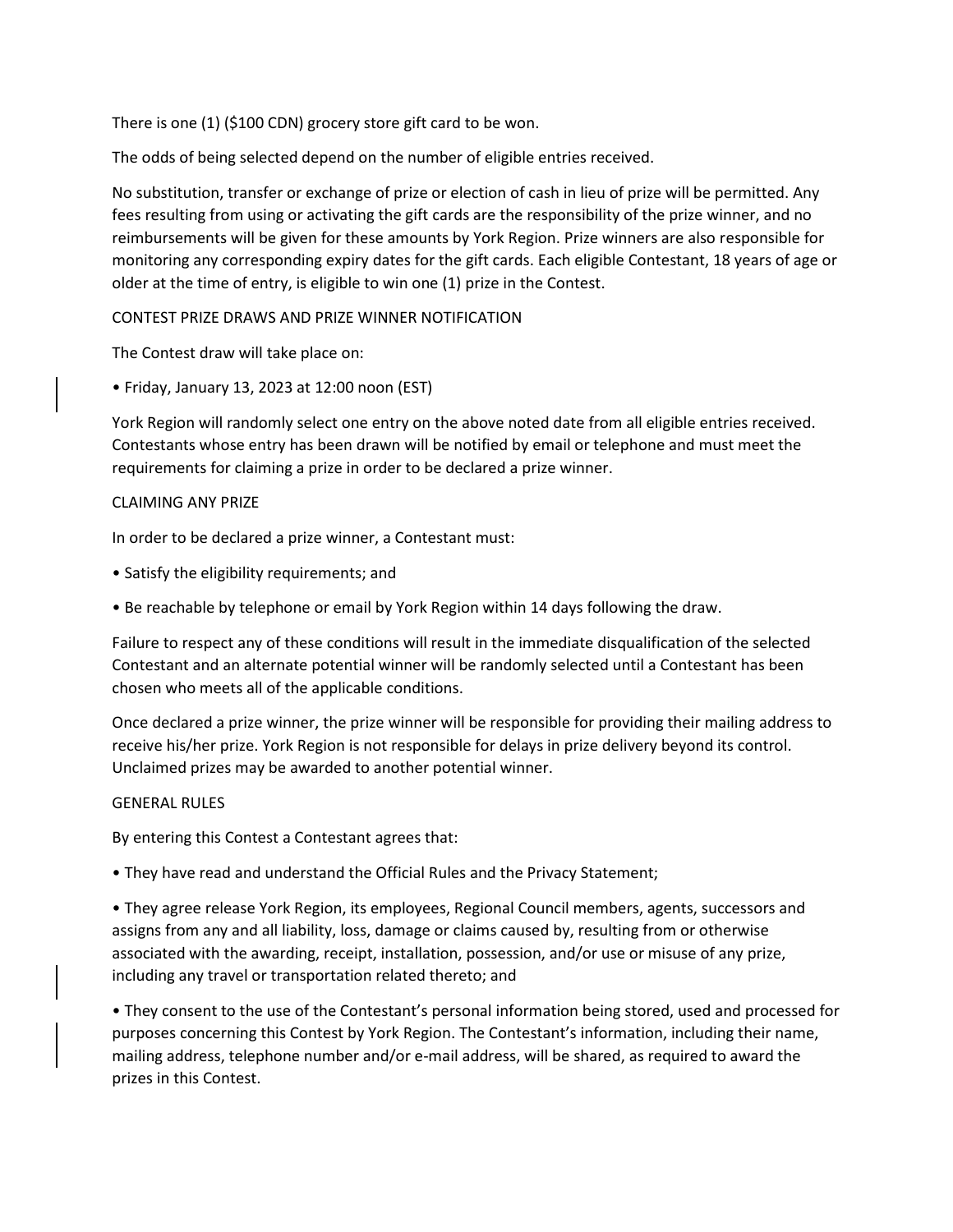York Region, its respective Council members, employees, agents, successors and assigns shall not be held responsible for any costs, losses, damages or expenses arising by reason of accident, negligence, printing, administrative or other errors that may arise or occur in connection with the Contest.

York Region, its respective Council members, employees, agents, successors and assigns, do not assume any responsibility for any disruption to postal service or to telephone network or lines, computer on-line systems, servers or providers, computer equipment, software or failure of any entry to be received because of technical problems on the internet or at any website, or any combination thereof, as well as lost, misdirected, or late entries which for any reason are not received or which are illegible, incomplete or irregular in any way.

This Contest and the terms and conditions contained in these Official Rules, are subject to and shall be exclusively governed by and construed in accordance with the laws of the Province of Ontario, Canada and the federal laws of Canada applicable therein. Any dispute arising hereunder shall be adjudicated solely in the applicable court in Toronto, Ontario, Canada. Void where prohibited.

# RIGHTS RESERVED

York Region reserves the right, in its sole discretion to cancel or suspend this promotion should fraud, virus, bugs or other causes beyond the control of York Region corrupt the administration, security or proper play of the contest. With respect to computer entries, York Region is not responsible for computer system, phone line, hardware, software or program malfunctions or other errors, failures or delays in computer transmissions or network connections that are human or technical in nature. Should multiple users of the same email account enter the contest and a dispute thereafter arise regarding the identity of the Contestant, the authorized subscriber of said email account at the time of entry will be considered the Contestant. "Authorized account subscriber" is defined as the natural person who is assigned an email address by an Internet access provider, online service provider or other organization which is responsible for assigning email addresses or the domain associated with the submitted e-mail address. Automated entries are prohibited, and any use of such automated entries shall result in disqualification. York Region reserves the right at its sole discretion, to disqualify any individual (and all of his or her contest entries) who tampers with the entry process.

### PRIVACY STATEMENT

The Regional Municipality of York (York Region) protects the personal information provided to us in accordance with applicable privacy laws. "Personal information" is information that can be uniquely identified with you, such as your full name and phone number for the purposes of your entry into the Contest.

York Region is collecting personal information solely for the purposes of processing your entry and administering the Contest. Information collected for the purposes of the Contest will be handled in accordance with the Municipal Freedom of Information and Protection of Privacy Act, R.S.O. 1990, c.M.56.

Your knowledge and consent are required for the collection, use or disclosure of personal information about you. By entering the Contest you are agreeing to the collection, use and disclosure of your personal information by York Region.